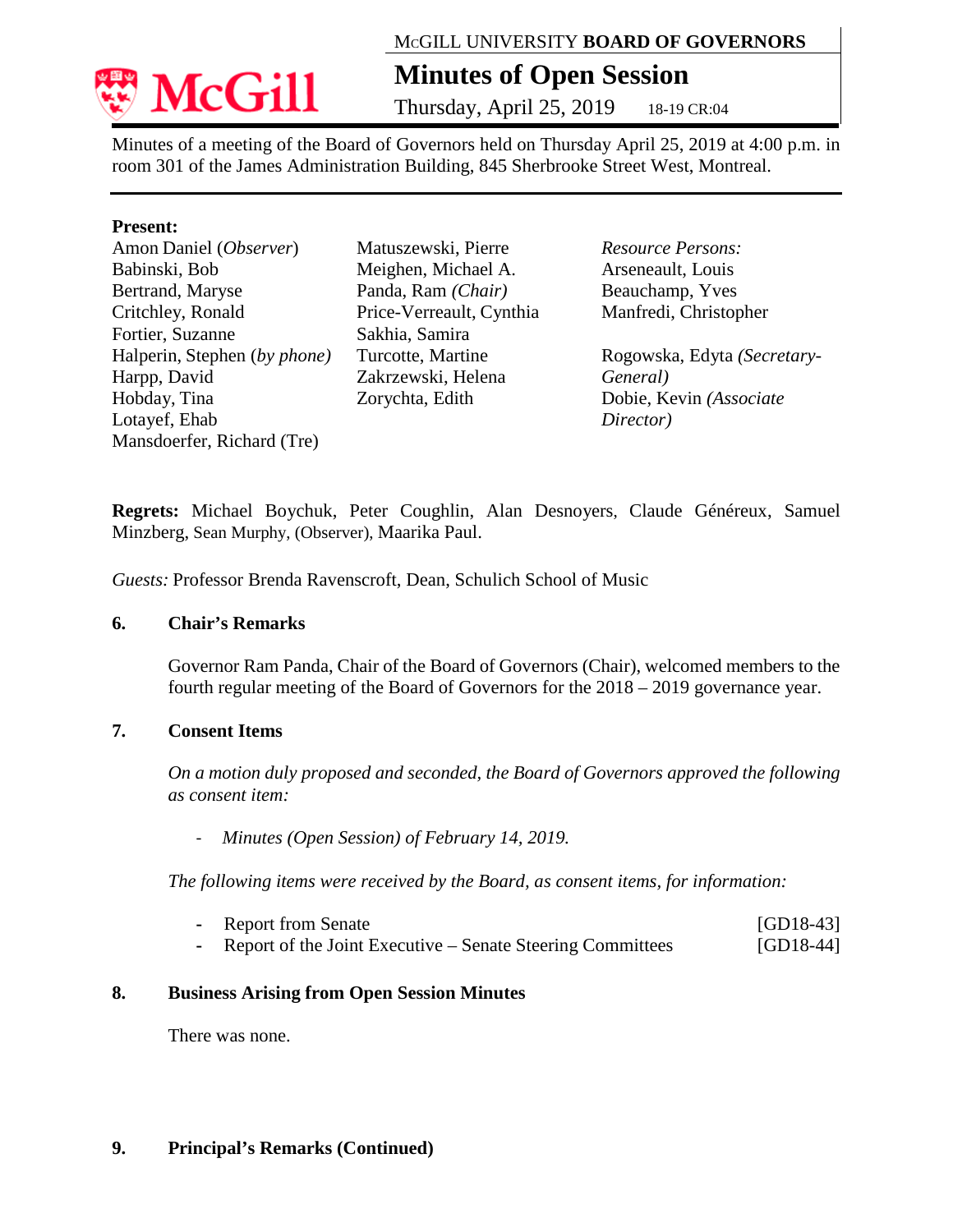Professor Suzanne Fortier, Principal and Vice-Chancellor, began her remarks by discussing her recent decision concerning the Redmen name, stating that effective April 12, 2019, McGill University's men's varsity teams ceased to be called the Redmen. She mentioned that she had received many messages of support since the decision was announced, as well as some messages expressing disagreement. The Principal highlighted the respectful nature of dialogue throughout the process and stated that Professor Fabrice Labeau, Interim Deputy Provost (Student Life & Learning) was mandated to establish a steering committee to lead a consultative process for choosing a new name for McGill's men's varsity teams.

The Principal then discussed recent developments with the Government of Quebec's funding for university infrastructure linked to international student enrolment. She stated that thanks to advocacy efforts by some members of the Quebec university community, there would be no reduction to the envelopes for deferred maintenance. She added that this includes deferred maintenance of patrimonial buildings, which is a great benefit to McGill given the deferred maintenance needs of our many properties with heritage value. She then noted that federal general elections were scheduled for October, 2019, and that outreach and advocacy efforts were underway to ensure that post-secondary education was a priority in the electoral context.

Professor Fortier then briefly discussed her participation in the spring conference of the American Association of Universities (AAU) where participants discussed severe reputational damage to many American institutions in light of recent governance and admissions scandals (the Varsity Blues affair). She expressed her satisfaction that Canadian universities in general, and McGill in particular, enjoyed sound governance and transparent, fair admissions processes.

The Principal then mentioned the recent discovery by a global team of scientists, of a black hole at the heart of a distant galaxy, and the contributions of McGill physicist Daryl Haggard, professor in the Department of Physics, to this paradigm-shifting initiative. Professor Fortier then highlighted an honour McGill received recognizing the University's ongoing support of Canadian Forces Reservists, the Employer Support Award of Excellence from the Canadian Forces Liaison Council. She then mentioned a presentation she gave to the CORIM (Montreal Council on Foreign Relations) in late March titled *The Role of Universities in a World Undergoing Profound Change*. In this context, she discussed how universities are addressing emerging global challenges such as cyber security, and new technologies such as Artificial Intelligence and 5G network applications.

She then highlighted external recognition of members of the University community. The Principal saluted the work of Professors Tomislav Friščić and Jean-Philip Lumb of the Department of Chemistry who were honoured by the Canadian Society for Chemistry receiving, respectively, the 2019 Award for Research Excellence in Materials Chemistry and the 2019 Keith Fagnou Award. Next, she mentioned Dr. Dick Menzies, Director of the Respiratory Epidemiology Unit at McGill, who was named recipient of the 2019 CIHR-ICRH/CTS Distinguished Lecturer Award in Respiratory Sciences for his significant contributions to the advancement of science in Canada and internationally.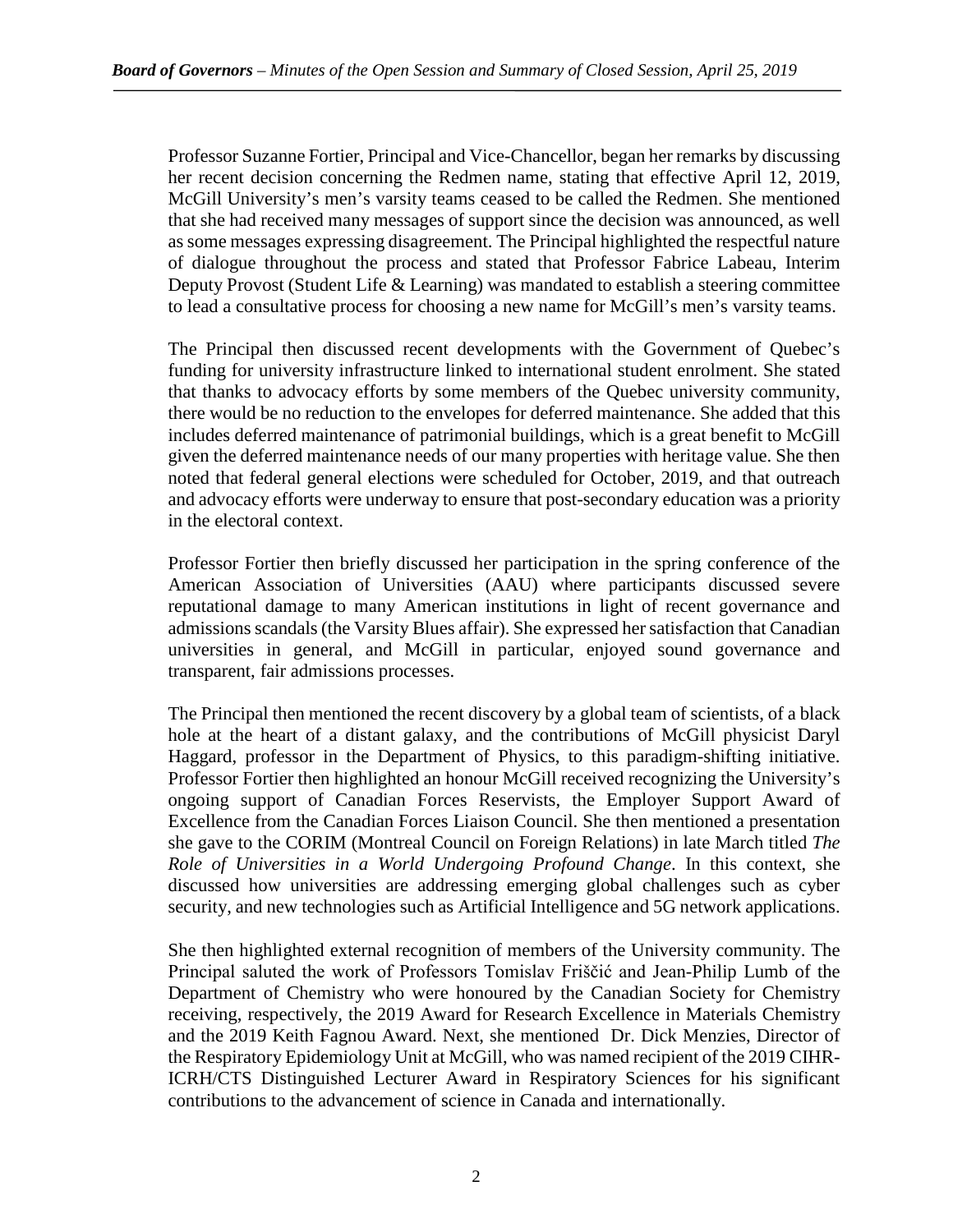Following her remarks, Governor Ehab Lotayef highlighted the contributions of students at the Board-Student Forum, which was held on February 28, 2019. He added that attendance from Board members was low at the event, and that this may have been due to the fact that the Board retreat was held earlier that same day. He suggested that future Board-Student forums could be scheduled at another time to encourage greater participation. The Chair agreed to take this into consideration for future events of this nature.

#### **10. Presentation: Schulich School of Music** [GD18-46]

The Chair welcomed Professor Brenda Ravenscroft, Dean, Schulich School of Music (School), to deliver a presentation on the School. Professor Ravenscroft provided an overview of activities, initiatives and developments within the School, including data on enrolment, rankings and comparative statistics about the Faculty. In response to a question regarding factors that attract students to the School, the Dean mentioned reputational factors related to McGill, and also highlighted the high value prospective students place on faculty members slated to teach courses. The Dean stated that given the nature of music performance, this was unique to the School. She also described the School's efforts to reach a greater degree of gender equity among students, and highlighted the School's multidisciplinary approach to teaching and research, stating that this allowed graduates to find professional opportunities beyond the realm of music if they desired.

The Chair convened a short recess at 5:02 p.m. The meeting resumed at 5:15 pm.

## **11. Board Committee Reports**

## **11.1 Finance Committee** [GD18-47]

Governor Pierre Matuszewski, Chair of the Finance Committee, presented the Report of the Finance Committee, arising from the Committee's meeting of April 16, 2019.

## **11.1.1 Proposed McGill University Budget 2019-20**

Governor Matuszewski called on Professor Christopher Manfredi, Provost and Vice-Principal (Academic) to present the proposed McGill University Budget 2019 – 2020. Professor Manfredi stated that initial forecasts projected a deficit of \$15.4 million for Fiscal Year 2019. Thanks to higher than forecast revenues due to revisions to the Government of Quebec's funding formula, higher than anticipated enrolment (particularly in deregulated programs), and robust spending control, the actual deficit for Fiscal Year 2019 would close at \$0.6 million. The Provost and Vice-Principal (Academic) added that the University made an early payment of \$11.5 million towards the bond sinking fund, which was made possible due to McGill's current strong financial position. Professor Manfredi also highlighted the benefits for McGill from revisions to the Capital Fund of the *Ministère de*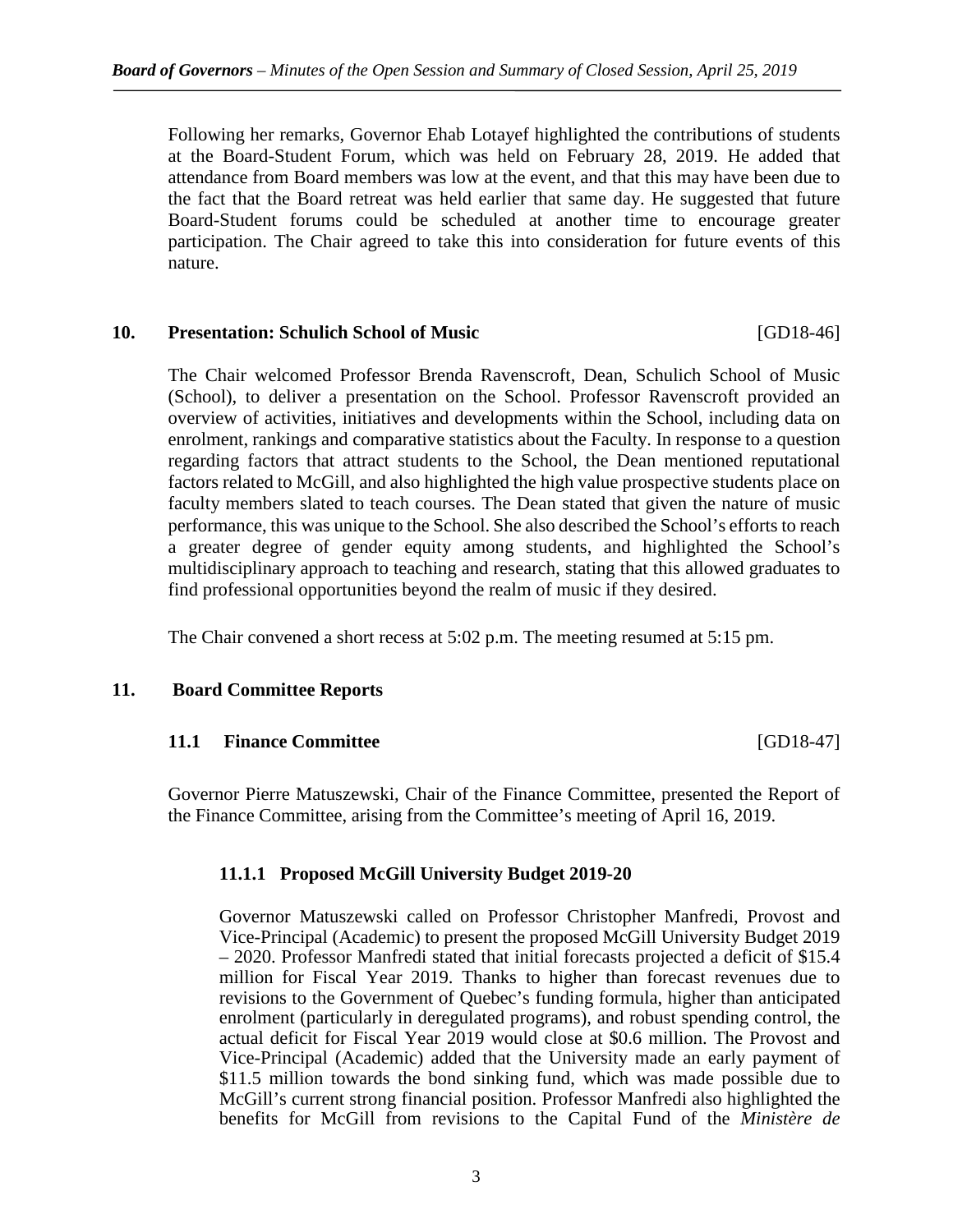*l'Éducation et de l'Enseignement supérieur,* and stated that intensive infrastructure work in support of the University's academic mission would continue at heavy volume and pace.

Governor Lotayef inquired if the University was looking at further cost savings resulting from lower cost-of-living salary increases and other staff compensation factors. The Provost and Vice-Principal (Academic) responded that the University had reinvested heavily in administrative and support staff and would honour its commitments with respect to salary and compensation. Following up on this conversation, the Chair enquired about any productivity and efficiency improvements that were on the University's planning horizon. Professor Manfredi responded that internal audits had been beneficial for several units, and the eventual implementation of the Recruitment to Retirement (R2R) platform was also expected to have a positive impact on productivity and efficiency in Human Resources processes.

*On a motion duly proposed and seconded, the Board of Governors, on the recommendation of the Finance Committee, approved the proposed 2019-2020 McGill University Budget.*

## **11.1.2 Maximum Borrowing Resolution for Fiscal Year 2020**

Governor Matuszewski informed members that typically, the annual short-term borrowing limit authorized by the *Ministère de l'Éducation et de l'Enseignement supérieur* (MEES) is \$300 million. He explained that exceptionally, a long-term note in the amount of \$172 million is scheduled to mature on May 29, 2019, which requires a higher limit for the remainder of the current year, and all of the upcoming year, as the University will be unable to repay the note within our \$300 million short-term borrowing limit. Governor Matuszewski stated that the MEES had already approved this measure and, in-line with standard practice, the government would reimburse the University for any financing charges we absorbed. He added that as the University is uncertain about when and how much it will receive to reimburse the note, it requires a short-term borrowing limit of up to \$400 million, from June 1, 2019 to May 31, 2020. The Chair of the Committee reiterated that financing charges would be absorbed by the Government, making this is net-zero cost proposition.

*On a motion duly proposed and seconded, the Board of Governors, on the recommendation of the Finance Committee, approved an increase to the maximum borrowing limit, from up to \$300 million to up to \$380 million, for the period from May 1, 2019 to May 31, 2019.*

*The Board of Governors also approved a maximum borrowing limit of up to \$400 million, for the period from June 1, 2019, to May 31, 2020.*

*The Board of Governors also authorized the Vice-Principal (Administration and Finance) or the Associate Vice-Principal, Financial Services or the Chief*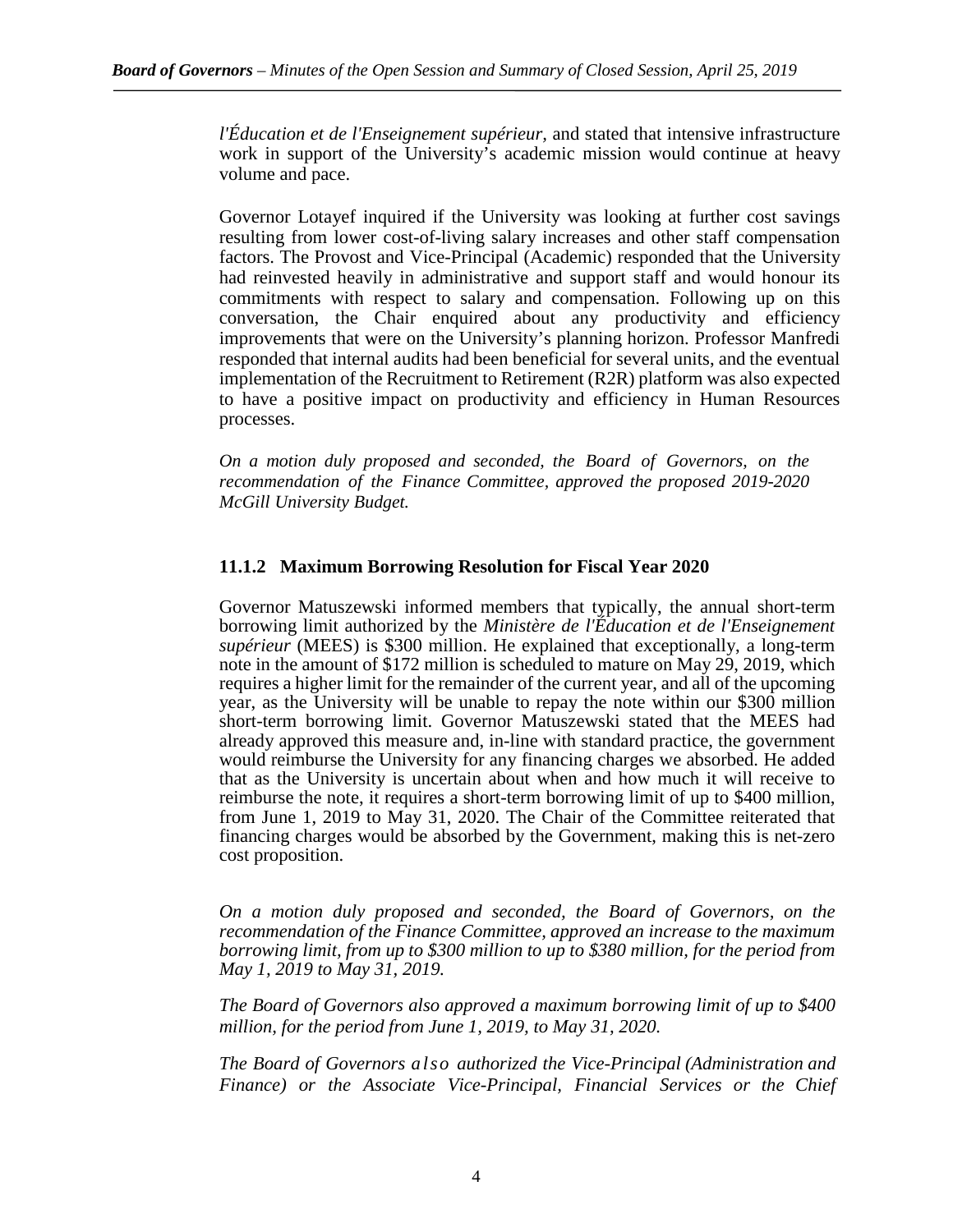*Investment Officer and Treasurer to sign contracts, documents, or any instruments pertaining to these borrowings.*

# **11.2 Building and Property Committee** [GD18-48]

Vice-Principal Beauchamp presented the Report of the Building and Property Committee, arising from the Committee's meeting of April 11, 2019, on behalf of Peter Coughlin, Chair of the Building and Property Committee.

# **11.2.1 Extension for Disposition of Property at Macdonald Campus: Brittain Hall**

Professor Beauchamp reminded Governors that in October 2018, the Executive Committee of the Board approved to extend the deadline for the sale of Brittain Hall to John Abbott College by an additional 6 months (to April 26, 2019). He added that this extension was needed to accommodate delays attributed to the Quebec general elections held on October 1, 2018. The Vice-Principal then stated that an additional 6 month delay was requested at this time as John Abbott College had not yet received governmental authorization for their planned project at the Brittain Hall site, and the extended timeframe would allow for the transaction to be completed.

*On a motion duly proposed and seconded, the Board of Governors, on the recommendation of the Building and Property Committee, approved to extend by 6 months, to October 26, 2019, the timeframe for the sale of Brittain Hall and the land on which it stands to John Abbott College.*

## **11.2.2 Leacock Terrace Infrastructure & Amphitheatre**

Vice-Principal Beauchamp then presented the Leacock Terrace Infrastructure and Amphitheatre renovation project for approval, specifying that the scope of work includes structural repairs to concrete slabs, curtain wall replacement, as well as major upgrades to the mechanical system and landscaping. He then explained the project costing and funding, specifying that the Building and Property Committee had already approved funding in the amount of \$2,194,800 for the completion of the design of this project. He stated that based on tender results, funding requested was \$14,346,611 and would be funded primarily through the Deferred Maintenance fund, with additional funds coming from the bond.

*On a motion duly proposed and seconded, the Board of Governors, on the recommendation of the Building and Property Committee, approved the Leacock Terrace Infrastructure and Amphitheatre (Project 15-056), at a cost of \$14,346,611, bringing the total budget for this project to \$17,403,511.*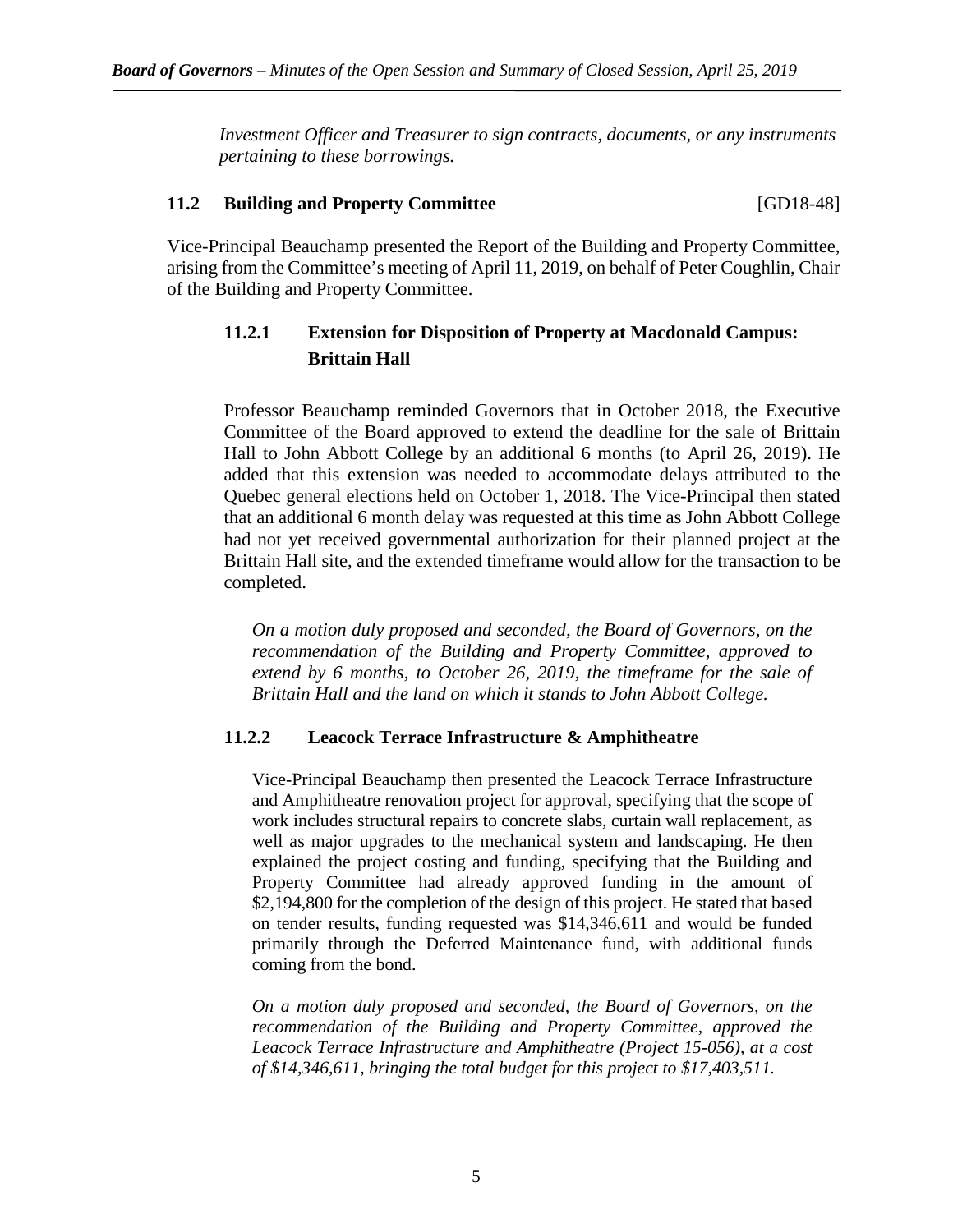*The Board of Governors also authorized the Vice-Principal (Administration and Finance) or the Associate Vice-Principal, Facilities Management and Ancillary Services, to sign contracts pertaining to this project on behalf of The Royal Institution for the Advancement of Learning/McGill University, provided that the total amount of the contracts does not exceed the total budget amount, and that the contracts are reviewed by Legal Services.*

## **11.2.3 Stewart Biology Redevelopment: Phase I West Wing**

Professor Beauchamp presented the Stewart Biology Redevelopment: Phase I West Wing project, reminding members that in July 2018, tenders received for Lot 3 of the project were 35% over the estimated construction price. He stated that as a result, and based on consultation with the Committee, the tender for Lot 3 was cancelled in favour of redefining the work in at least two (2) smaller work packages. The Vice-Principal stated that the scope of work for Lot 3 included base building elements, such as major repairs to the exterior envelope, window replacement, enhanced fireproofing and replacement of the electrical and mechanical systems. Describing cost and funding, Professor Beauchamp stated that based on tender results, funding in the amount of \$59,257,101 was requested, to be funded in part by the Post-Secondary Institutions Strategic Investment Fund ("SIF"), as well as by the operating fund and bond proceeds.

*On a motion duly proposed and seconded, the Board of Governors, on the recommendation of the Building and Property Committee, approved Lot 3 of 4 of the Redevelopment of the West Wing of the Stewart Biology Building (Project 14- 125) at a cost of \$59,257,101, bringing the total project budget to \$126,164,496.*

*The Board of Governors also authorized the Vice-Principal (Administration and Finance) or the Associate Vice-Principal (Facilities Management and Ancillary Services) to sign contracts pertaining to this project on behalf of The Royal Institution for the Advancement of Learning / McGill University, provided that the total amount of the contracts does not exceed the total budget amount, and that the contracts are reviewed by Legal Services.*

## **11.3 Committee to Advise on Matters of Social Responsibility** [GD18-49]

Governor Cynthia Price Verreault, Chair of the Committee to Advise on Matters of Social Responsibility (CAMSR), presented the report arising from the Committee's meeting of April 17, 2019. She stated that as part of its due diligence, the Committee undertook a supplemental process to address whether members of CAMSR were in real or perceived conflict of interest within the meaning of the Code of Ethics in relation to the Senate resolution. She stated that following this process, all Committee members confirmed that they do not hold or have held within the last three years, a position that would allow them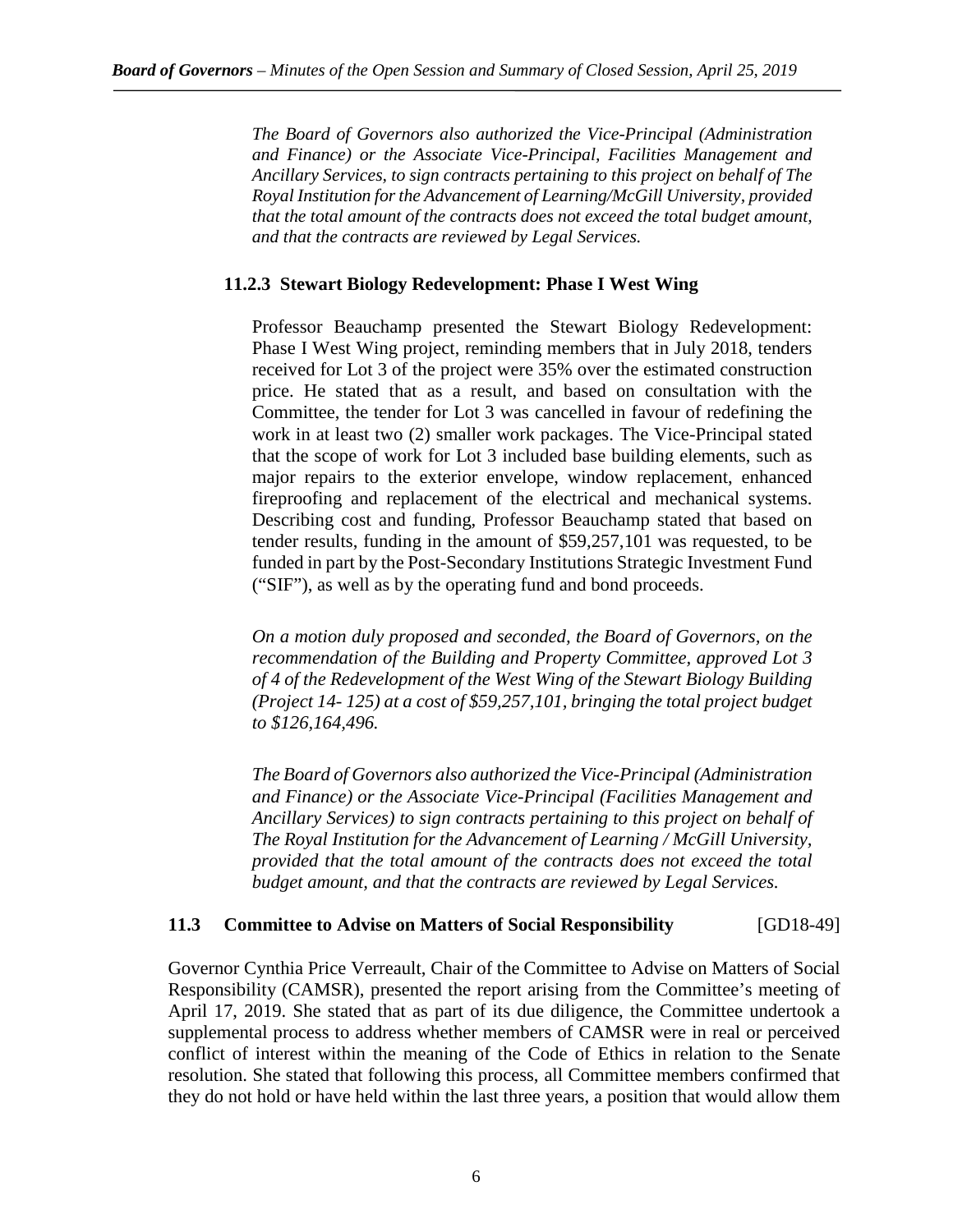to derive a direct financial benefit (10% or greater of their net worth) from companies whose primary business is the extraction, distribution or sale of fossil fuels.

Governor Price Verreault then commented that the Committee heard from Mr. Marc Weinstein, Vice-Principal (University Advancement), who provided an overview of trends in relation to socially responsible investing from the perspective of the donor community, and from General Counsel Me Line Thibault, who described the legal framework regarding gifts. The Committee Chair then stated that Professor Nigel Roulet delivered a presentation on the findings of two recently issued reports on climate change, The Special Report on Global Warming of 1.5 °C, issued by the Intergovernmental Panel on Climate Change (IPCC) on Oct 8, 2018; and Canada's Changing Climate Report (CCCR), released by Environment and Climate Change Canada on April 1, 2019. Governor Price-Verreault then stated that CAMSR was scheduled to discuss and analyze practices in socially responsible investment at other universities and organizations, however due to time constraints, this topic was deferred to the next meeting, to be held on May 16, 2019.

## **11.4 Executive Committee (Part II)** [GD18-50]

## **11.4.1 Report of the Nominating, Governance, and Ethics Committee**

Governor Edith Zorychta, member of the Nominating, Governance, and Ethics (NGE) Committee, presented the report arising from its meeting of March 18, 2019, on behalf of Committee Chair Samuel Minzberg. She stated that at this meeting, the Committee considered a request from Committee member, and student representative on the Board of Governors, Helena Zakrzewski, to discuss the possible addition of a student observer (with voice, no vote) to each Committee of the Board. In considering the request, the Committee members highlighted a number of points, namely the many opportunities that exist beyond Committee meetings for students to engage with Governors and Committee members. Professor Zorychta also stated that student representation at the Board level at McGill is generally consistent with our peer institutions.

Governor Zakrzewski then informed the Chair that the Post-Graduate Student Society (PGSS) and the Student's Society of McGill University (SSMU) would present a report to the NGE Committee on student representation on the boards of large universities in Canada. In a discussion that followed, it was noted that Committee members were generally experts in their respective fields and provided the Board with sound advice, and that the current model provided balanced opportunities for Governors to engage with Committees. Members also stated that creating larger Committees could become administratively cumbersome and difficult to manage. The Chair also highlighted that the vast majority of Committee reports were presented in the Open Session of Board meetings, and if there were questions on items covered in any report, they could be addressed during the meeting. Members suggested to clarify the role of Committees and the relationship between Committees and the Board. It was suggested that enhanced elements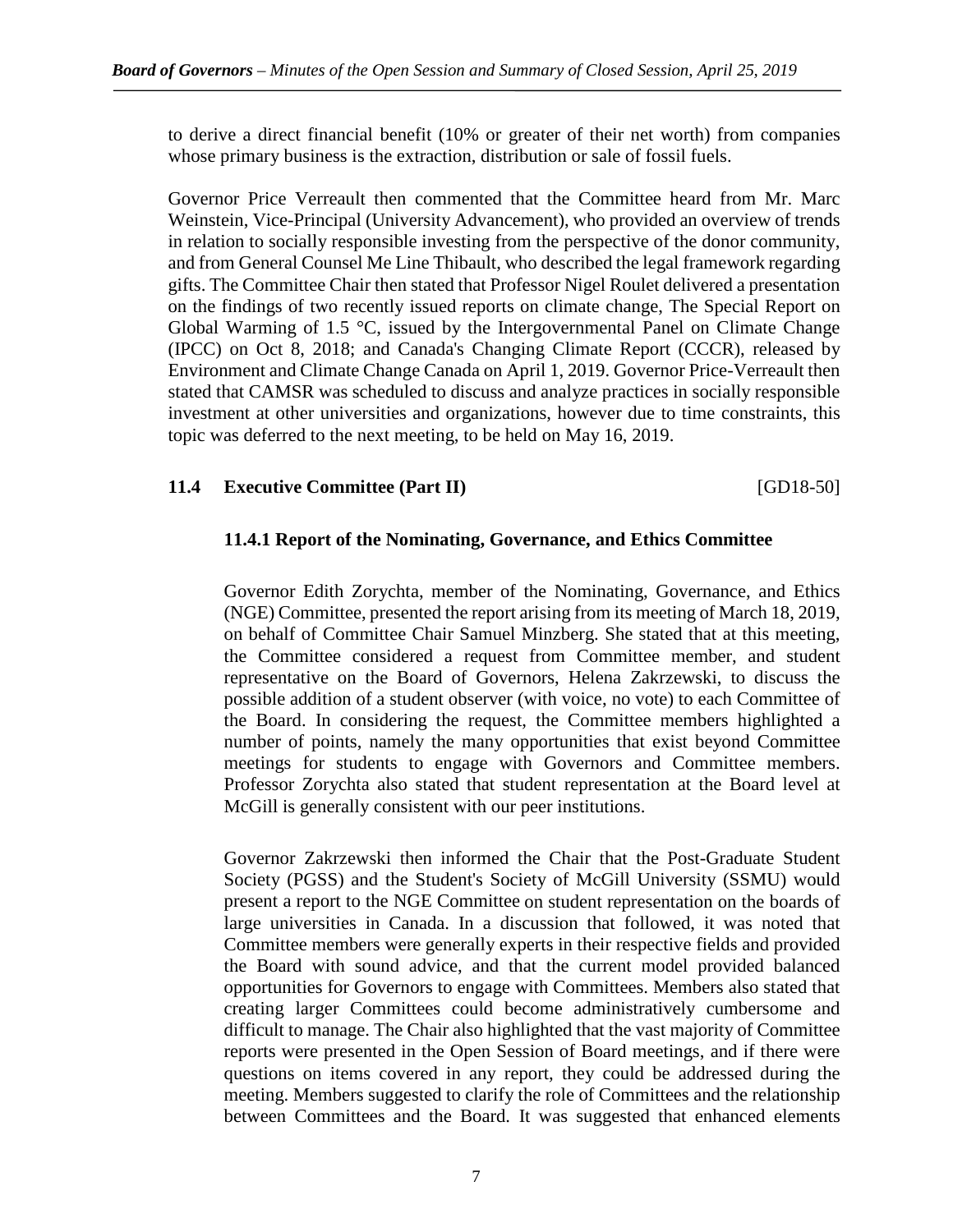addressing this should be added in the orientation program provided to Board members.

## **12. Annual Report on Research and Innovation** [GD18-51]

Professor Martha Crago, Vice-Principal (Research and Innovation), presented the annual

Report on Research and Innovation, which provided an overview of the University's recent research successes, opportunities, and challenges. She stated that McGill is among the top research intensive universities in Canada as measured by 3-year average amounts of sponsored research funding per faculty member, a standard benchmark performance indicator. Professor Crago indicated that this data was subject to different inclusions and exclusions of faculty members, or large scale clinical trials which could impact the data, however, McGill adhered to the highest standards in reporting accuracy. She also highlighted that McGill is in a small group of Canadian universities whose Tri-Agency funding per faculty member is near or above \$100,000. In response to a question regarding the stability and predictability of government research funding, the Vice-Principal stated that most funding agreements were long-term contracts which were firmly established. The Principal also commented that recent public opinion research indicates that university research is largely perceived as being highly beneficial to our society.

## **13. Annual Report on Safe Disclosure** [GD18-45]

Ms. Edyta Rogowska, Secretary-General, presented the Annual Report on Safe Disclosure (whistleblowing). She stated that for the reporting period from January 1, 2018 through December 31, 2018, five (5) confidential disclosures were filed with the Secretary-General in accordance with the Policy on Safe Disclosure (Policy). The Secretary-General indicated that of these 5 disclosures, there were no reports investigated, and no findings of improper activity. In response to questions raised concerning the absence of investigations, the Secretary-General indicated that the Policy was limited in scope, and that there were often other mechanisms in place to address allegations of wrongdoing. It was suggested to include brief explanatory notes in future reports to provide some insight on the disclosures and actions taken. The Secretary-General responded in the affirmative, noting that the level of detail that would be provided would take into account the need to preserve the confidentiality requirements of the Policy.

### **14. Other Business**

There was none.

The meeting was adjourned at 6:23 p.m.

**END**